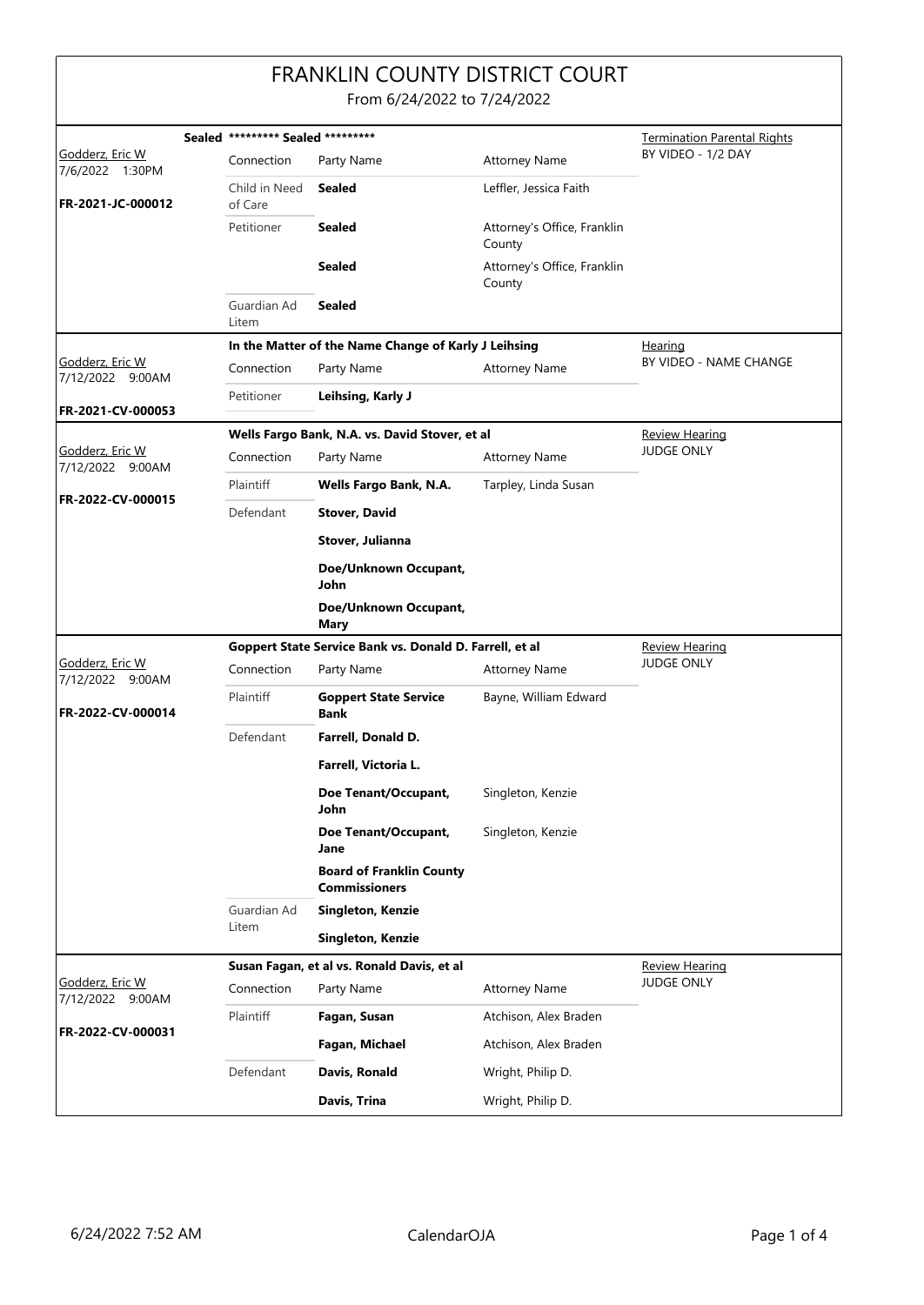|                                            | In the Matter of the Name Change of Bellamy Woltkamp |                                                                     |                                                 | <b>Review Hearing</b>                           |
|--------------------------------------------|------------------------------------------------------|---------------------------------------------------------------------|-------------------------------------------------|-------------------------------------------------|
| Godderz, Eric W<br>7/12/2022 9:00AM        | Connection                                           | Party Name                                                          | <b>Attorney Name</b>                            | JUDGE ONLY - FILE JE                            |
|                                            | Subject                                              | <b>Woltkamp, Bellamy</b>                                            |                                                 |                                                 |
| FR-2021-CV-000028                          |                                                      | <b>Woltkamp, Tierney</b>                                            | Laster, Michael W.                              |                                                 |
|                                            | Petitioner                                           | <b>Ostrander-Hogsett, Corey</b>                                     | Parks, Dana L.                                  |                                                 |
|                                            |                                                      | Elwyn Moore vs. Evergy, Inc., et al                                 |                                                 | <b>Review Hearing</b>                           |
| <u>Godderz, Eric W</u><br>7/12/2022 9:00AM | Connection                                           | Party Name                                                          | <b>Attorney Name</b>                            | <b>JUDGE ONLY</b>                               |
| FR-2022-CV-000013                          | Plaintiff                                            | Moore, Elwyn                                                        | Fincher, Roger Dale                             |                                                 |
|                                            | Defendant                                            | Evergy, Inc.                                                        | Wright, Kathryn Ann                             |                                                 |
|                                            |                                                      | <b>Evergy Metro, Inc.</b>                                           | Wright, Kathryn Ann                             |                                                 |
|                                            |                                                      | Sleichter, Kenneth                                                  | Wright, Kathryn Ann                             |                                                 |
| Godderz, Eric W                            | Ottawa Kansas                                        | Theodore Fogle & Karen Kay Fogle Living Trust, et al vs. City of    | <b>Scheduling Conference</b><br><b>BY VIDEO</b> |                                                 |
| 7/12/2022 9:15AM                           | Connection                                           | Party Name                                                          | <b>Attorney Name</b>                            |                                                 |
| FR-2022-CV-000017                          | Plaintiff                                            | Theodore Fogle & Karen<br><b>Kay Fogle Living Trust</b>             | Burger, Christopher<br>Freeman                  |                                                 |
|                                            |                                                      | <b>Fogle, Theodore</b>                                              |                                                 |                                                 |
|                                            |                                                      | Fogle, Karen Kay                                                    |                                                 |                                                 |
|                                            | Defendant                                            | <b>City of Ottawa Kansas</b>                                        | Holder, Andrew D.                               |                                                 |
| Godderz, Eric W                            | Erin Berg vs. Anas Hannoon                           |                                                                     |                                                 | <b>Scheduling Conference</b><br><b>BY VIDEO</b> |
| 7/12/2022 9:30AM                           | Connection                                           | Party Name                                                          | <b>Attorney Name</b>                            |                                                 |
| FR-2022-CV-000021                          | Plaintiff                                            | Berg, Erin                                                          | Dandurand, Christopher<br>David                 |                                                 |
|                                            | Defendant                                            | Hannoon, Anas                                                       | Akins, Bradley Lawrence                         |                                                 |
| Godderz, Eric W                            |                                                      | Bank of America, N.A. vs. Richard Martinez, et al                   |                                                 | <b>Status Conference</b><br><b>BY VIDEO</b>     |
| 7/12/2022 9:45AM                           | Connection                                           | Party Name                                                          | <b>Attorney Name</b>                            |                                                 |
| FR-2022-CV-000026                          | Plaintiff                                            | <b>Bank of America, N.A.</b>                                        | Ashner, Shari Beth                              |                                                 |
|                                            | Defendant                                            | <b>Martinez, Richard</b>                                            | Ryburn, Ronald Scott                            |                                                 |
|                                            |                                                      | <b>Schmidt, Rachael</b>                                             |                                                 |                                                 |
|                                            |                                                      | Martinez, Jordyn                                                    | Ryburn, Ronald Scott                            |                                                 |
|                                            |                                                      | Uk Sp, if any, of Richard<br><b>Martinez</b>                        |                                                 |                                                 |
|                                            |                                                      | Doe (Tenant/Occupant),<br>John                                      |                                                 |                                                 |
|                                            |                                                      | Doe (Tenant/Occupant),<br>Mary                                      |                                                 |                                                 |
| Godderz, Eric W<br>7/12/2022 10:00AM       | <b>Construction, LLC</b>                             | Paul Davis Restoration of Greater Lawrence and Top vs. Wise Guys    |                                                 | <b>Pretrial Conference</b><br><b>BY VIDEO</b>   |
|                                            | Connection                                           | Party Name                                                          | <b>Attorney Name</b>                            |                                                 |
| FR-2021-CV-000026                          | Plaintiff                                            | <b>Paul Davis Restoration of</b><br><b>Greater Lawrence and Top</b> | Epstein, Mark Harold                            |                                                 |
|                                            | Defendant                                            | <b>Wise Guys Construction,</b><br><b>LLC</b>                        | Bartee, Lauren Elisabeth                        |                                                 |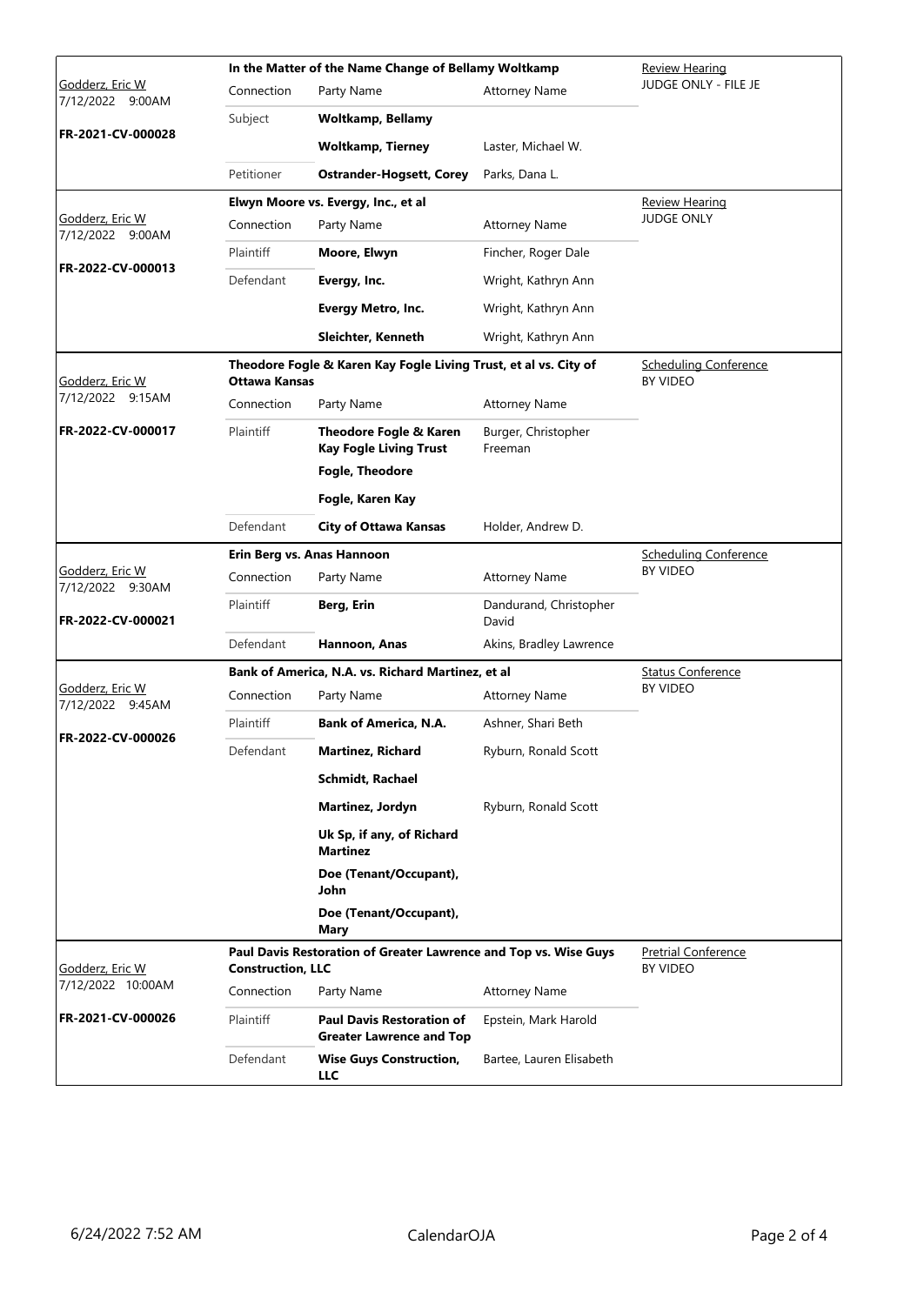| Godderz, Eric W                      | Paul Davis Restoration of Greater Lawrence and Top vs. Wise Guys<br><b>Construction, LLC</b> |                                                                                   |                                              | Motion<br>BY VIDEO - MSJ AND MOTION FOR |
|--------------------------------------|----------------------------------------------------------------------------------------------|-----------------------------------------------------------------------------------|----------------------------------------------|-----------------------------------------|
| 7/12/2022 10:00AM                    | Connection<br>Plaintiff                                                                      | Party Name<br><b>Paul Davis Restoration of</b><br><b>Greater Lawrence and Top</b> | <b>Attorney Name</b><br>Epstein, Mark Harold | <b>SANCTIONS</b>                        |
| FR-2021-CV-000026                    |                                                                                              |                                                                                   |                                              |                                         |
|                                      | Defendant                                                                                    | <b>Wise Guys Construction,</b><br><b>LLC</b>                                      | Bartee, Lauren Elisabeth                     |                                         |
|                                      | Cynthia D Paul, et al vs. Anthony Hall, et al                                                |                                                                                   |                                              | <b>Status Conference</b>                |
| Godderz, Eric W<br>7/12/2022 11:00AM | Connection                                                                                   | Party Name                                                                        | <b>Attorney Name</b>                         | BY VIDEO                                |
| FR-2021-CV-000080                    | Plaintiff                                                                                    | Paul, Cynthia D                                                                   | Jarboe, Vernon L.                            |                                         |
|                                      |                                                                                              | Paul, David                                                                       | Jarboe, Vernon L.                            |                                         |
|                                      | Defendant                                                                                    | Hall, Anthony                                                                     | Keating, Daniel Joseph                       |                                         |
|                                      |                                                                                              | Hall, Raschelle                                                                   | Keating, Daniel Joseph                       |                                         |
|                                      |                                                                                              | Carlson, Erik V                                                                   |                                              |                                         |
|                                      |                                                                                              | Hall, Charity Ann                                                                 |                                              |                                         |
|                                      |                                                                                              | <b>Bank of Burlingame</b>                                                         |                                              |                                         |
|                                      |                                                                                              | <b>Occupants, Unknown</b>                                                         |                                              |                                         |
|                                      | Sealed ********* Sealed *********                                                            |                                                                                   | <b>Status Conference</b>                     |                                         |
| Godderz, Eric W<br>7/12/2022 11:30AM | Connection                                                                                   | Party Name                                                                        | <b>Attorney Name</b>                         | <b>BY VIDEO</b>                         |
| 2019-JC-000029                       | Child in Need<br>of Care                                                                     | Sealed                                                                            | De Voe, Sue E.                               |                                         |
|                                      | Other Party                                                                                  | <b>Sealed</b>                                                                     |                                              |                                         |
|                                      |                                                                                              | <b>Sealed</b>                                                                     |                                              |                                         |
|                                      | Petitioner                                                                                   | <b>Sealed</b>                                                                     | Attorney's Office, Franklin<br>County        |                                         |
|                                      | Guardian Ad                                                                                  | <b>Sealed</b>                                                                     |                                              |                                         |
|                                      | Litem                                                                                        | <b>Sealed</b>                                                                     |                                              |                                         |
|                                      | Wendy Ashburn vs. Amy Wadewitz-Masingill                                                     |                                                                                   |                                              | <b>Scheduling Conference</b>            |
| Godderz, Eric W<br>7/12/2022 1:15PM  |                                                                                              | Connection Party Name                                                             | <b>Attorney Name</b>                         | <b>BY VIDEO</b>                         |
|                                      | Plaintiff                                                                                    | Ashburn, Wendy                                                                    | Barbosa, Marcos Antonio                      |                                         |
| FR-2021-CV-000077                    | Defendant                                                                                    | <b>Wadewitz-Masingill, Amy</b>                                                    | Brooker, Matthew<br>Johnathan                |                                         |
|                                      | In the Matter of Tyler Lee Thornton                                                          |                                                                                   |                                              | Motion                                  |
| Godderz, Eric W<br>7/12/2022 1:30PM  | Connection                                                                                   | Party Name                                                                        | <b>Attorney Name</b>                         | BY VIDEO - 1/2 DAY                      |
| FR-2022-JV-000006                    | Prosecutor                                                                                   | <b>State of Kansas</b>                                                            | Attorney's Office, Franklin<br>County        |                                         |
|                                      | Juvenile<br>Offender                                                                         | <b>Thornton, Tyler Lee</b>                                                        | Falls, Joseph Allen                          |                                         |